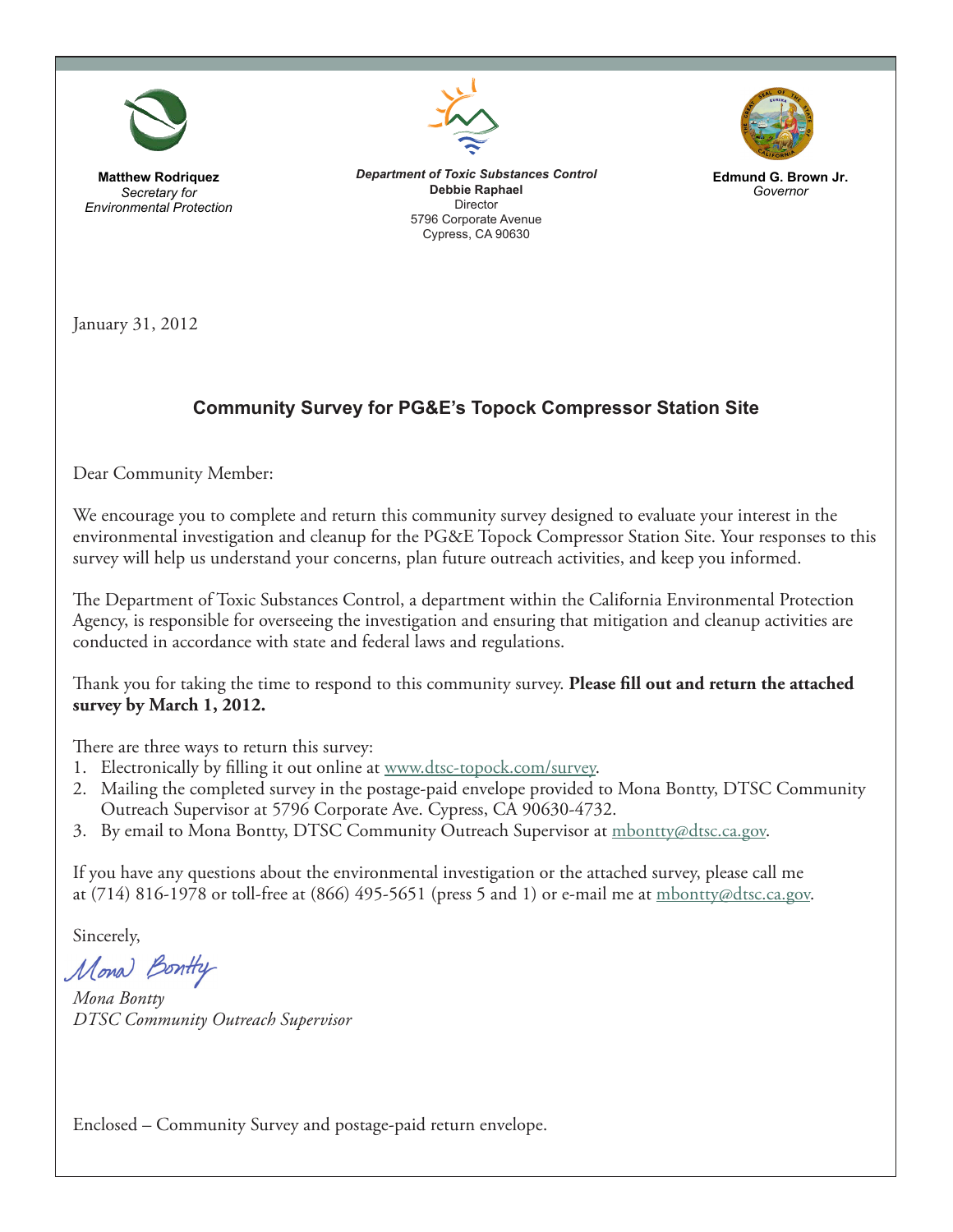# **Thank you for your time participating in this survey!**

If you have any questions or need a copy of this survey, please call us at (866) 495-5651 (press 5 and 1), or Mona Bontty, Community Outreach Supervisor, directly at (714) 816-1978.

## **California Environmental Protection Agency Department of Toxic Substances Control**

**Pacific Gas & Electric Company's (PG&E's) Topock Compressor Station Site I-40 and National Trails Highway, Needles, CA 93623**

#### **Community Survey**

#### **We want your feedback. Please return this survey by March 1, 2012.**

There are three ways to return this survey:

- 1. Electronically by filling it out online at www.dtsc-topock.com/Survey.
- 2. Mailing hard copy in the pre-paid envelope.
- 3. By email to Mona Bontty, Community Outreach Supervisor at **mbontty@dtsc.ca.gov.**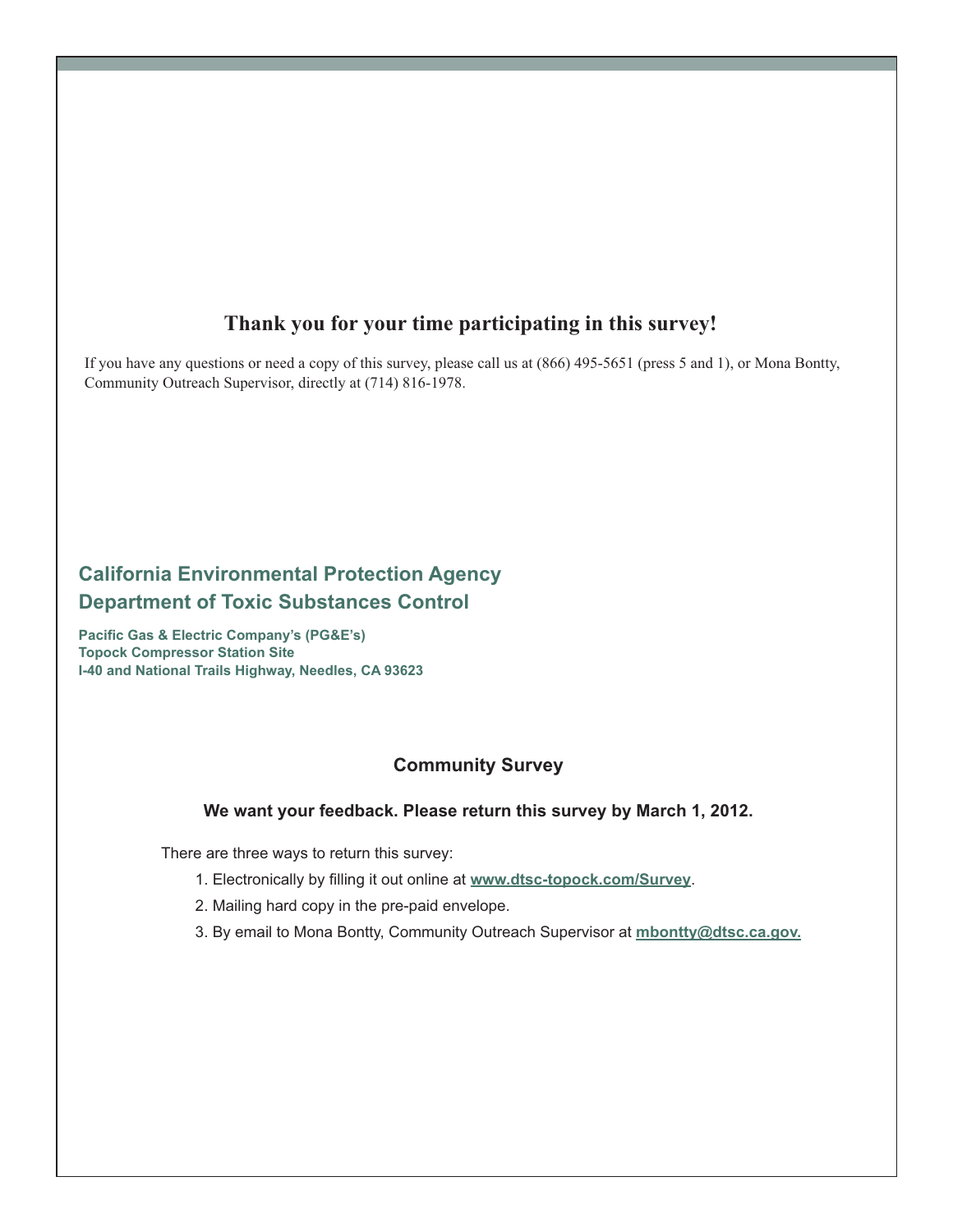| If yes, please rate your experience.<br>$1 =$ Strongly Disagree                                                                                                                                                                                    |                            |  |                                        |              |                |   |                | $5 =$ Strongly Agree     |
|----------------------------------------------------------------------------------------------------------------------------------------------------------------------------------------------------------------------------------------------------|----------------------------|--|----------------------------------------|--------------|----------------|---|----------------|--------------------------|
| The website is easy to navigate and it is easy to find information on the website.                                                                                                                                                                 |                            |  |                                        | $\mathbf{1}$ | $\overline{2}$ | 3 | $\overline{4}$ | 5                        |
| The website provides important information and project updates.                                                                                                                                                                                    |                            |  |                                        | $\mathbf{1}$ | $\overline{2}$ | 3 | $\overline{4}$ | 5                        |
| The website is easy to access.                                                                                                                                                                                                                     |                            |  |                                        | $\mathbf{1}$ | $\overline{2}$ | 3 | $\overline{4}$ | 5                        |
| It is easy to download project documents on the website.                                                                                                                                                                                           |                            |  |                                        | 1            | $\overline{2}$ | 3 | $\overline{4}$ | 5                        |
| I would visit the website again to get Site information.                                                                                                                                                                                           |                            |  |                                        | $\mathbf{1}$ | 2              | 3 | $\overline{4}$ | 5                        |
| 10) Have you visited or do you know about the local information repositories where project documents are available for your review on CDs<br>and in hardcopy?                                                                                      | $\square$ Yes<br>$\Box$ No |  |                                        |              |                |   |                |                          |
| a. If yes, which information repository location?                                                                                                                                                                                                  |                            |  |                                        |              |                |   |                |                          |
| b. Was the information provided helpful?<br>c. If no, why not?                                                                                                                                                                                     | $\Box$ Yes<br>$\Box$ No    |  |                                        |              |                |   |                |                          |
| 11) What other ways have you received information about the Topock Site? Circle all that apply.                                                                                                                                                    |                            |  |                                        |              |                |   |                |                          |
| TV <sub>1</sub><br>Radio<br>Newspapers<br>Other <u>Contact Communication</u>                                                                                                                                                                       | Friends/Relatives          |  | Employees/Former employees of the Site |              |                |   |                | <b>Elected Officials</b> |
| 12) Do you feel that the media coverage has presented an accurate picture of the situation?<br>Why or why not?                                                                                                                                     |                            |  |                                        | $\Box$ Yes   | $\square$ No   |   |                |                          |
|                                                                                                                                                                                                                                                    |                            |  |                                        |              |                |   |                |                          |
| 13) From what TV, radio stations, websites, or newspapers do you get the news? Please be specific.                                                                                                                                                 |                            |  |                                        |              |                |   |                |                          |
|                                                                                                                                                                                                                                                    |                            |  |                                        |              |                |   |                |                          |
| b. If yes, did you find them useful? Why or why not?<br><u>Letting</u> the state of the state of the state of the state of the state of the state of the state of the state of the state of the state of the state of the state of th              |                            |  |                                        | $\Box$ Yes   | $\Box$ No      |   |                |                          |
| 14) Have you attended any community meetings or open houses about the project?<br>c. If no, why not?<br>d. Were the meetings conveniently located and scheduled for you? If no, please recommend other specific locations and times.               |                            |  |                                        |              |                |   |                |                          |
| 15) What languages are spoken in your community?                                                                                                                                                                                                   |                            |  |                                        |              |                |   |                |                          |
| language?<br>$\square$ Yes                                                                                                                                                                                                                         | $\Box$ No                  |  |                                        |              |                |   |                |                          |
|                                                                                                                                                                                                                                                    |                            |  |                                        |              |                |   |                |                          |
|                                                                                                                                                                                                                                                    |                            |  |                                        |              |                |   |                |                          |
| Address Phone Phone Phone Phone Phone Phone Phone Phone Phone Phone Phone Phone Phone Phone Phone Phone Phone Phone Phone Phone Phone Phone Phone Phone Phone Phone Phone Phone Phone Phone Phone Phone Phone Phone Phone Phon<br>City, State, ZIP |                            |  |                                        |              |                |   |                |                          |
| 16) If you named a language besides English, do you feel that future communication to community members regarding this Site should be written in that<br>17) Please provide your contact information so we may update our records. (Optional)      |                            |  |                                        |              |                |   |                |                          |
|                                                                                                                                                                                                                                                    |                            |  |                                        |              |                |   |                |                          |
| a. Would you prefer to receive information only by email? $\Box$ Yes $\Box$ No                                                                                                                                                                     |                            |  |                                        |              |                |   |                |                          |
| 18) Would you like to be added or removed from the Site mailing list? ADDED REMOVED<br>b. If yes, please provide your email address:                                                                                                               |                            |  |                                        |              |                |   |                |                          |